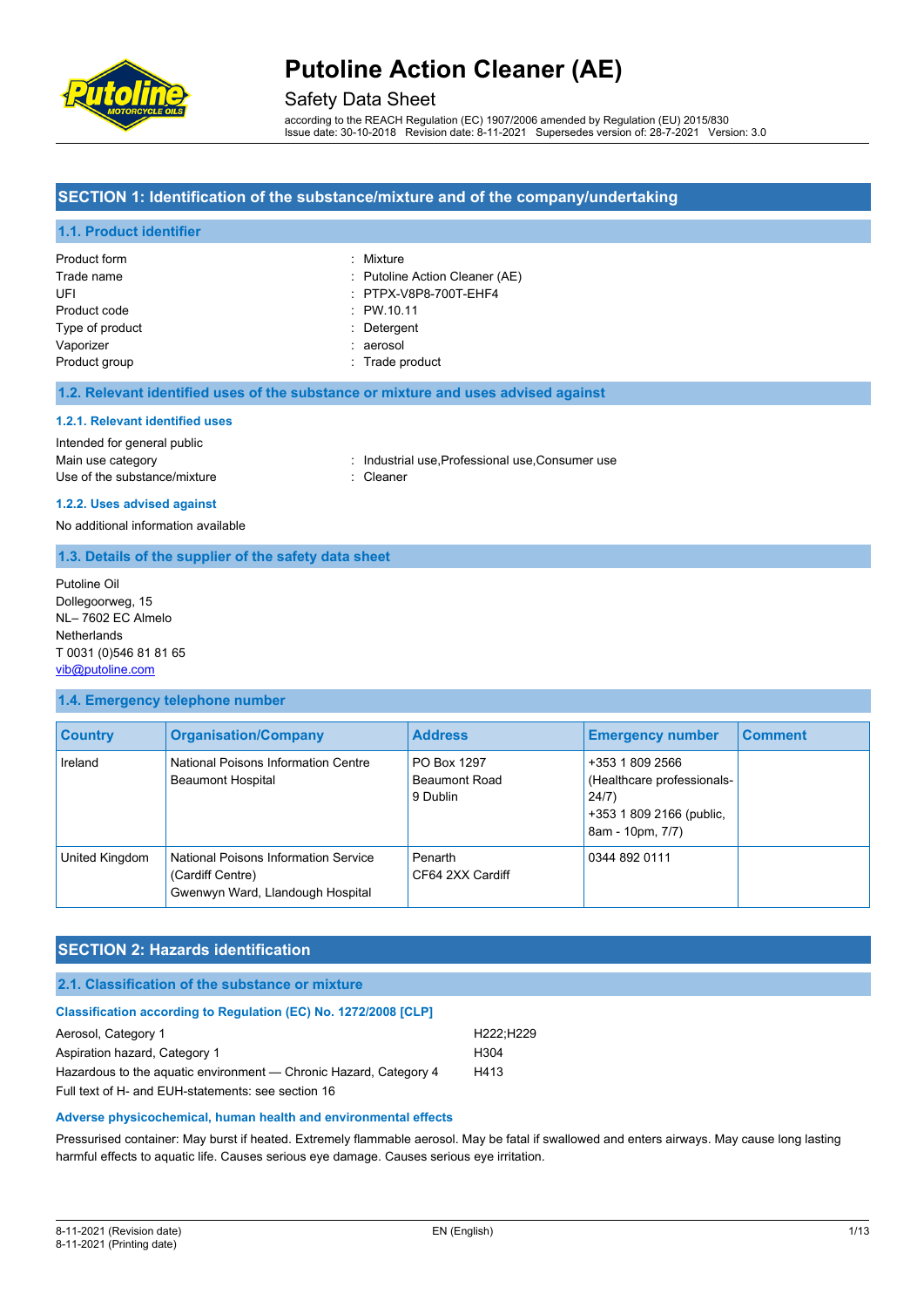## Safety Data Sheet

according to the REACH Regulation (EC) 1907/2006 amended by Regulation (EU) 2015/830

| 2.2. Label elements                                        |                                                                                                                                                                                                                                                                   |
|------------------------------------------------------------|-------------------------------------------------------------------------------------------------------------------------------------------------------------------------------------------------------------------------------------------------------------------|
| Labelling according to Regulation (EC) No. 1272/2008 [CLP] |                                                                                                                                                                                                                                                                   |
| Hazard pictograms (CLP)                                    |                                                                                                                                                                                                                                                                   |
|                                                            | GHS02                                                                                                                                                                                                                                                             |
| Signal word (CLP)                                          | Danger                                                                                                                                                                                                                                                            |
| Hazard statements (CLP)                                    | : H222 - Extremely flammable aerosol.                                                                                                                                                                                                                             |
|                                                            | H229 - Pressurised container: May burst if heated.                                                                                                                                                                                                                |
|                                                            | H413 - May cause long lasting harmful effects to aquatic life.                                                                                                                                                                                                    |
| Precautionary statements (CLP)                             | : P101 - If medical advice is needed, have product container or label at hand.                                                                                                                                                                                    |
|                                                            | P102 - Keep out of reach of children.                                                                                                                                                                                                                             |
|                                                            | P210 - Keep away from heat, hot surfaces, sparks, open flames and other ignition sources.<br>No smoking.                                                                                                                                                          |
|                                                            | P211 - Do not spray on an open flame or other ignition source.                                                                                                                                                                                                    |
|                                                            | P251 - Do not pierce or burn, even after use.                                                                                                                                                                                                                     |
|                                                            | P260 - Do not breathe spray, mist, vapours.                                                                                                                                                                                                                       |
|                                                            | P280 - Wear protective gloves, eye protection.                                                                                                                                                                                                                    |
|                                                            | P305+P351+P338+P310 - IF IN EYES: Rinse cautiously with water for several minutes.                                                                                                                                                                                |
|                                                            | Remove contact lenses, if present and easy to do. Continue rinsing. Immediately call a<br>doctor.                                                                                                                                                                 |
|                                                            | P410+P412 - Protect from sunlight. Do not expose to temperatures exceeding 50 °C/122 °F.<br>P501 - Dispose of contents/container to hazardous or special waste collection point, in<br>accordance with local, regional, national and/or international regulation. |
| <b>EUH-statements</b>                                      | EUH066 - Repeated exposure may cause skin dryness or cracking.                                                                                                                                                                                                    |
|                                                            |                                                                                                                                                                                                                                                                   |

## **2.3. Other hazards**

No additional information available

### **SECTION 3: Composition/information on ingredients**

### **3.1. Substances**

#### Not applicable

### **3.2. Mixtures**

| <b>Name</b>                                                                                  | <b>Product identifier</b>                                                                              | $\frac{9}{6}$ | <b>Classification according to</b><br><b>Regulation (EC) No. 1272/2008</b><br>[CLP] |
|----------------------------------------------------------------------------------------------|--------------------------------------------------------------------------------------------------------|---------------|-------------------------------------------------------------------------------------|
| Alkanes (C11-C12), iso-alkanes, <2% aromates                                                 | CAS-No.: 90622-57-4<br>EC-No.: 918-167-1<br>REACH-no: 01-2119472146-<br>39                             | $25 - 50$     | Flam. Lig. 3, H226<br>Asp. Tox. 1, H304<br>Aquatic Chronic 4, H413                  |
| Hydrocarbons, C11-C13, isoalkanes, <2% aromatics                                             | CAS-No.: 246538-78-3<br>EC-No.: 920-901-0<br>REACH-no: 01-2119456810-<br>40                            | $25 - 50$     | Asp. Tox. 1, H304                                                                   |
| <b>Butane</b><br>substance with national workplace exposure limit(s)<br>(GB, IE)<br>(Note K) | CAS-No.: 106-97-8<br>EC-No.: 203-448-7<br>EC Index-No.: 601-004-00-0<br>REACH-no: 01-2119474691-<br>32 | $10 - 25$     | Flam. Gas 1A, H220<br>Press. Gas (Comp.), H280                                      |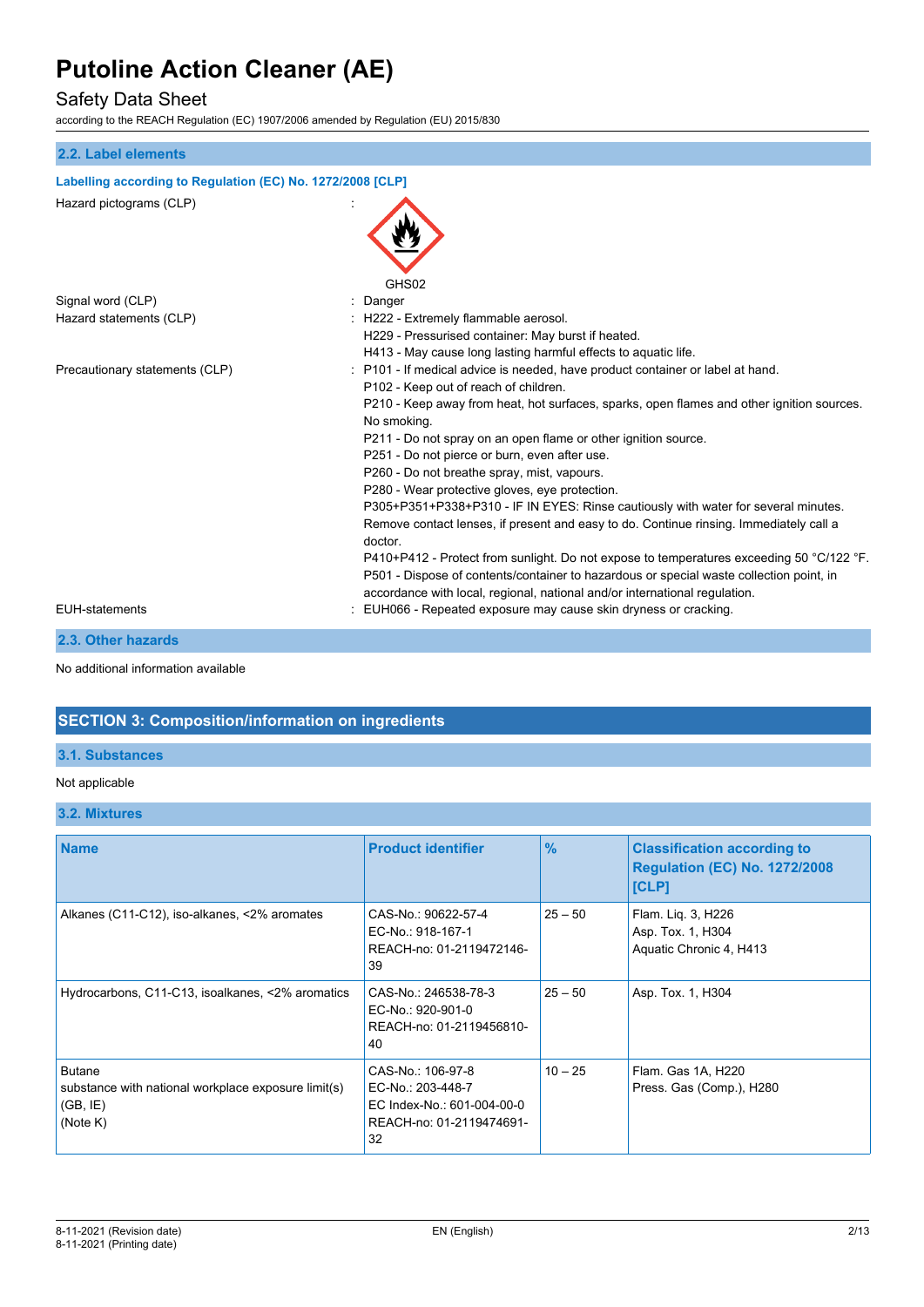### Safety Data Sheet

according to the REACH Regulation (EC) 1907/2006 amended by Regulation (EU) 2015/830

| <b>Name</b>                                                                          | <b>Product identifier</b>                                                                             | $\frac{9}{6}$ | <b>Classification according to</b><br><b>Regulation (EC) No. 1272/2008</b><br><b>ICLP1</b> |
|--------------------------------------------------------------------------------------|-------------------------------------------------------------------------------------------------------|---------------|--------------------------------------------------------------------------------------------|
| Propane<br>substance with a Community workplace exposure limit<br>(Note U)           | CAS-No.: 74-98-6<br>EC-No.: 200-827-9<br>EC Index-No.: 601-003-00-5<br>REACH-no: 01-2119486944-<br>21 | $10 - 25$     | Flam. Gas 1A, H220<br>Press. Gas (Comp.), H280                                             |
| isobutane<br>substance with national workplace exposure limit(s)<br>(IE)<br>(Note K) | CAS-No.: 75-28-5<br>EC-No.: 200-857-2<br>REACH-no: 01-2119485395-<br>27                               | $2.5 - 10$    | Flam. Gas 1A, H220<br>Press. Gas (Comp.), H280                                             |

| <b>Specific concentration limits:</b>            |                                                                             |                                      |
|--------------------------------------------------|-----------------------------------------------------------------------------|--------------------------------------|
| <b>Name</b>                                      | <b>Product identifier</b>                                                   | <b>Specific concentration limits</b> |
| Alkanes (C11-C12), iso-alkanes, <2% aromates     | CAS-No.: 90622-57-4<br>EC-No.: 918-167-1<br>REACH-no: 01-2119472146-<br>39  | $(25 \le C < 100)$ EUH066            |
| Hydrocarbons, C11-C13, isoalkanes, <2% aromatics | CAS-No.: 246538-78-3<br>EC-No.: 920-901-0<br>REACH-no: 01-2119456810-<br>40 | $(25 \le C < 100)$ EUH066            |

Note K: The harmonised classification as a carcinogen or mutagen applies unless it can be shown that the substance contains less than 0,1 % w/w 1,3- butadiene (Einecs No 203-450-8), in which case a classification in accordance with Title II of this Regulation shall be performed also for those hazard classes. Where the substance is not classified as a carcinogen or mutagen, at least the precautionary statements (P102-)P210-P403 shall apply.

Note U (Table 3): When put on the market gases have to be classified as 'Gases under pressure', in one of the groups compressed gas, liquefied gas, refrigerated liquefied gas or dissolved gas. The group depends on the physical state in which the gas is packaged and therefore has to be assigned case by case.

Product subject to CLP Article 1.1.3.7. The disclosure rules of the components is modified in this case. Full text of H- and EUH-statements: see section 16

### **SECTION 4: First aid measures**

| First-aid measures general                                       | : Call a physician immediately.                                                                                                                         |
|------------------------------------------------------------------|---------------------------------------------------------------------------------------------------------------------------------------------------------|
| First-aid measures after inhalation                              | : Remove person to fresh air and keep comfortable for breathing.                                                                                        |
| First-aid measures after skin contact                            | : Wash skin with plenty of water.                                                                                                                       |
| First-aid measures after eye contact                             | : Rinse cautiously with water for several minutes. Remove contact lenses, if present and easy<br>to do. Continue rinsing. Call a physician immediately. |
| First-aid measures after ingestion                               | : Do not induce vomiting. Call a physician immediately.                                                                                                 |
| 4.2. Most important symptoms and effects, both acute and delayed |                                                                                                                                                         |
| Symptoms/effects after skin contact                              | : Repeated exposure may cause skin dryness or cracking.                                                                                                 |
| Symptoms/effects after eye contact                               | : Serious damage to eyes. Eye irritation.                                                                                                               |
| Symptoms/effects after ingestion                                 | : Risk of lung oedema.                                                                                                                                  |

#### **4.3. Indication of any immediate medical attention and special treatment needed**

Treat symptomatically.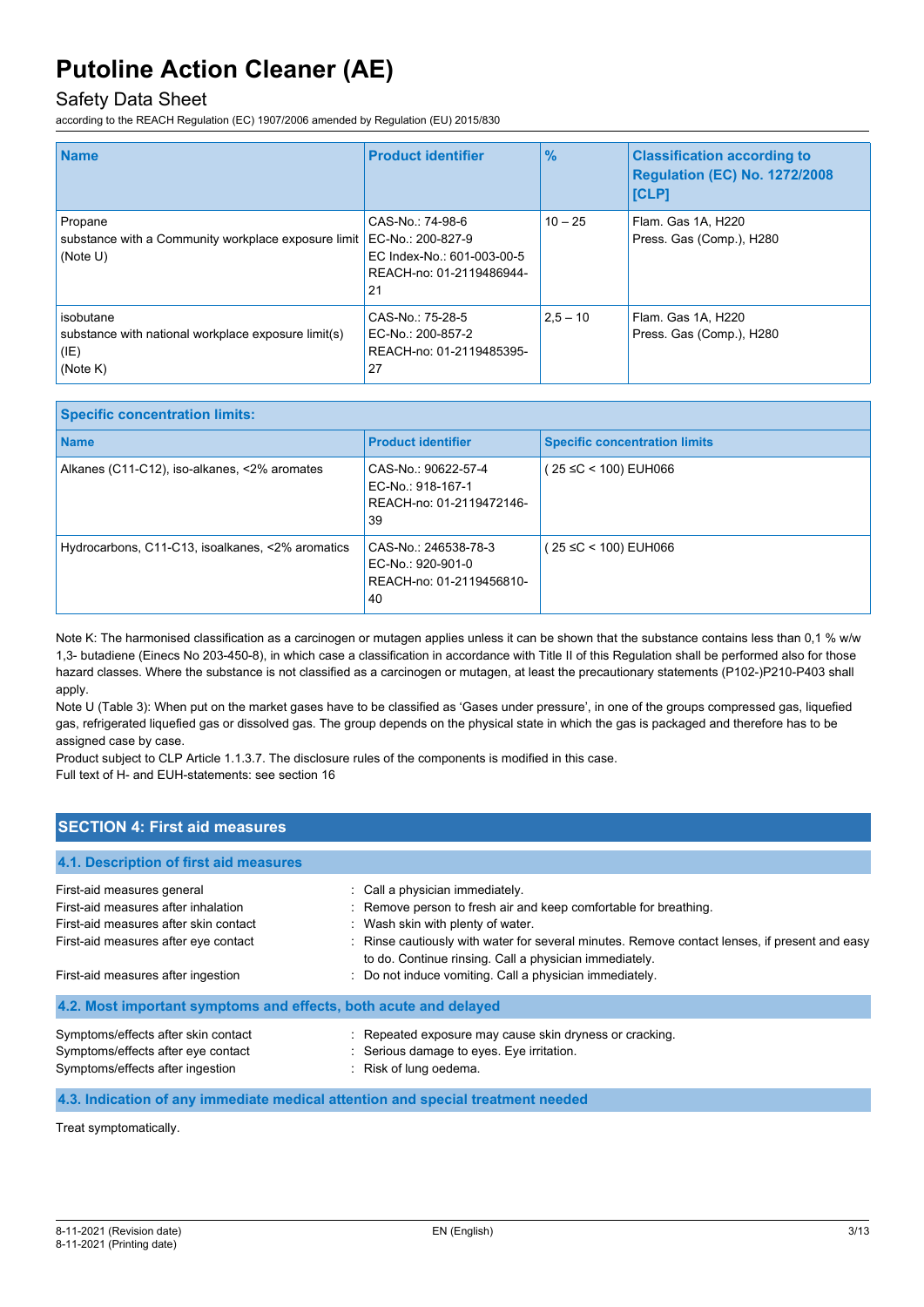## Safety Data Sheet

according to the REACH Regulation (EC) 1907/2006 amended by Regulation (EU) 2015/830

| <b>SECTION 5: Firefighting measures</b>                                                    |                                                                                                                                                                                                                      |  |
|--------------------------------------------------------------------------------------------|----------------------------------------------------------------------------------------------------------------------------------------------------------------------------------------------------------------------|--|
| 5.1. Extinguishing media                                                                   |                                                                                                                                                                                                                      |  |
| Suitable extinguishing media<br>Unsuitable extinguishing media                             | : Water spray. Dry powder. Foam. Carbon dioxide.<br>: Do not use a heavy water stream.                                                                                                                               |  |
| 5.2. Special hazards arising from the substance or mixture                                 |                                                                                                                                                                                                                      |  |
| Fire hazard<br><b>Explosion hazard</b><br>Hazardous decomposition products in case of fire | : Extremely flammable aerosol.<br>: Pressurised container: May burst if heated.<br>: Toxic fumes may be released. Incomplete combustion releases dangerous carbon<br>monoxide, carbon dioxide and other toxic gases. |  |
| 5.3. Advice for firefighters                                                               |                                                                                                                                                                                                                      |  |
| Protection during firefighting                                                             | : Do not attempt to take action without suitable protective equipment. Self-contained<br>breathing apparatus. Complete protective clothing.                                                                          |  |

| <b>SECTION 6: Accidental release measures</b>                            |                                                                                                                                                                |  |
|--------------------------------------------------------------------------|----------------------------------------------------------------------------------------------------------------------------------------------------------------|--|
| 6.1. Personal precautions, protective equipment and emergency procedures |                                                                                                                                                                |  |
| 6.1.1. For non-emergency personnel                                       |                                                                                                                                                                |  |
| Emergency procedures                                                     | : Ventilate spillage area. No open flames, no sparks, and no smoking. Avoid contact with skin<br>and eyes.                                                     |  |
| 6.1.2. For emergency responders                                          |                                                                                                                                                                |  |
| Protective equipment                                                     | : Do not attempt to take action without suitable protective equipment. For further information<br>refer to section 8: "Exposure controls/personal protection". |  |
| <b>6.2. Environmental precautions</b>                                    |                                                                                                                                                                |  |
| Avoid release to the environment.                                        |                                                                                                                                                                |  |
| 6.3. Methods and material for containment and cleaning up                |                                                                                                                                                                |  |
| Methods for cleaning up<br>Other information                             | : Mechanically recover the product.<br>: Dispose of materials or solid residues at an authorized site.                                                         |  |
| 6.4. Reference to other sections                                         |                                                                                                                                                                |  |
| For further information refer to section 13.                             |                                                                                                                                                                |  |

| <b>SECTION 7: Handling and storage</b>                            |                                                                                                                                                                                                                                                                                                                                                                                                                                   |  |
|-------------------------------------------------------------------|-----------------------------------------------------------------------------------------------------------------------------------------------------------------------------------------------------------------------------------------------------------------------------------------------------------------------------------------------------------------------------------------------------------------------------------|--|
| 7.1. Precautions for safe handling                                |                                                                                                                                                                                                                                                                                                                                                                                                                                   |  |
| Precautions for safe handling<br>Hygiene measures                 | Ensure good ventilation of the work station. Wear personal protective equipment. Keep<br>away from heat, hot surfaces, sparks, open flames and other ignition sources. No smoking.<br>Do not spray on an open flame or other ignition source. Do not pierce or burn, even after<br>use. Avoid contact with skin and eyes.<br>Do not eat, drink or smoke when using this product. Always wash hands after handling the<br>product. |  |
| 7.2. Conditions for safe storage, including any incompatibilities |                                                                                                                                                                                                                                                                                                                                                                                                                                   |  |
| Storage conditions<br>Storage temperature                         | : Protect from sunlight. Do not expose to temperatures exceeding 50 °C/ 122 °F. Store locked<br>up. Store in a well-ventilated place. Keep cool.<br>$\therefore$ 5 – 40 °C                                                                                                                                                                                                                                                        |  |
| 7.3. Specific end use(s)                                          |                                                                                                                                                                                                                                                                                                                                                                                                                                   |  |
| No additional information available                               |                                                                                                                                                                                                                                                                                                                                                                                                                                   |  |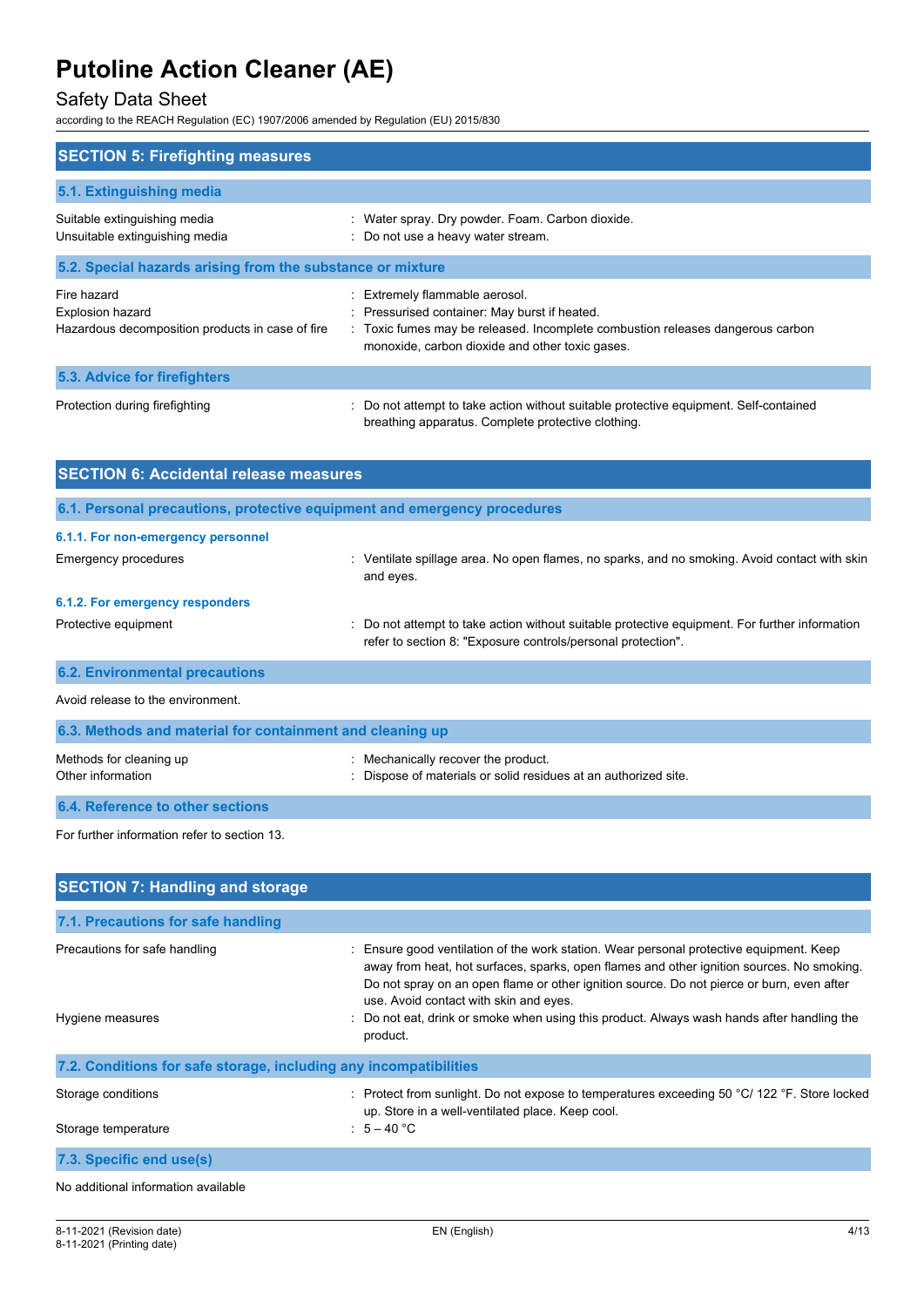## Safety Data Sheet

according to the REACH Regulation (EC) 1907/2006 amended by Regulation (EU) 2015/830

#### **SECTION 8: Exposure controls/personal protection**

#### **8.1. Control parameters**

#### **8.1.1 National occupational exposure and biological limit values**

| <b>Butane (106-97-8)</b>                                  |                                                                                                                                                                                                    |  |
|-----------------------------------------------------------|----------------------------------------------------------------------------------------------------------------------------------------------------------------------------------------------------|--|
| <b>Ireland - Occupational Exposure Limits</b>             |                                                                                                                                                                                                    |  |
| Local name                                                | Butane, all isomers: Butane                                                                                                                                                                        |  |
| OEL STEL [ppm]                                            | 1000 ppm                                                                                                                                                                                           |  |
| Regulatory reference                                      | Chemical Agents Code of Practice 2021                                                                                                                                                              |  |
| <b>United Kingdom - Occupational Exposure Limits</b>      |                                                                                                                                                                                                    |  |
| Local name                                                | <b>Butane</b>                                                                                                                                                                                      |  |
| WEL TWA (OEL TWA) [1]                                     | 1450 mg/m $3$                                                                                                                                                                                      |  |
| WEL TWA (OEL TWA) [2]                                     | 600 ppm                                                                                                                                                                                            |  |
| WEL STEL (OEL STEL)                                       | 1810 mg/m <sup>3</sup>                                                                                                                                                                             |  |
| WEL STEL (OEL STEL) [ppm]                                 | 750 ppm                                                                                                                                                                                            |  |
| Remark                                                    | Carc (Capable of causing cancer and/or heritable genetic damage, only applies if Butane<br>contains more than 0.1% of buta-1,3-diene)                                                              |  |
| Regulatory reference                                      | EH40/2005 (Fourth edition, 2020). HSE                                                                                                                                                              |  |
|                                                           |                                                                                                                                                                                                    |  |
| <b>Propane (74-98-6)</b>                                  |                                                                                                                                                                                                    |  |
| <b>EU - Indicative Occupational Exposure Limit (IOEL)</b> |                                                                                                                                                                                                    |  |
| <b>IOEL TWA [ppm]</b>                                     | 1000 ppm                                                                                                                                                                                           |  |
| <b>Ireland - Occupational Exposure Limits</b>             |                                                                                                                                                                                                    |  |
| Local name                                                | Aliphatic hydrocarbon gases Alkanes (C1-C3): Propane                                                                                                                                               |  |
| Remark                                                    | Asphx. (Gaseous chemical substances which may not produce significant physiological<br>effects in the exposed employee, but when present in high concentrations will act as<br>simple asphyxiants) |  |
| Regulatory reference                                      | Chemical Agents Code of Practice 2021                                                                                                                                                              |  |
| <b>isobutane (75-28-5)</b>                                |                                                                                                                                                                                                    |  |
| <b>Ireland - Occupational Exposure Limits</b>             |                                                                                                                                                                                                    |  |
| Local name                                                | Butane, all isomers: Isobutane                                                                                                                                                                     |  |
| OEL STEL [ppm]                                            | 1000 ppm                                                                                                                                                                                           |  |

#### **8.1.2. Recommended monitoring procedures**

No additional information available

#### **8.1.3. Air contaminants formed**

#### No additional information available

#### **8.1.4. DNEL and PNEC**

No additional information available

#### **8.1.5. Control banding**

No additional information available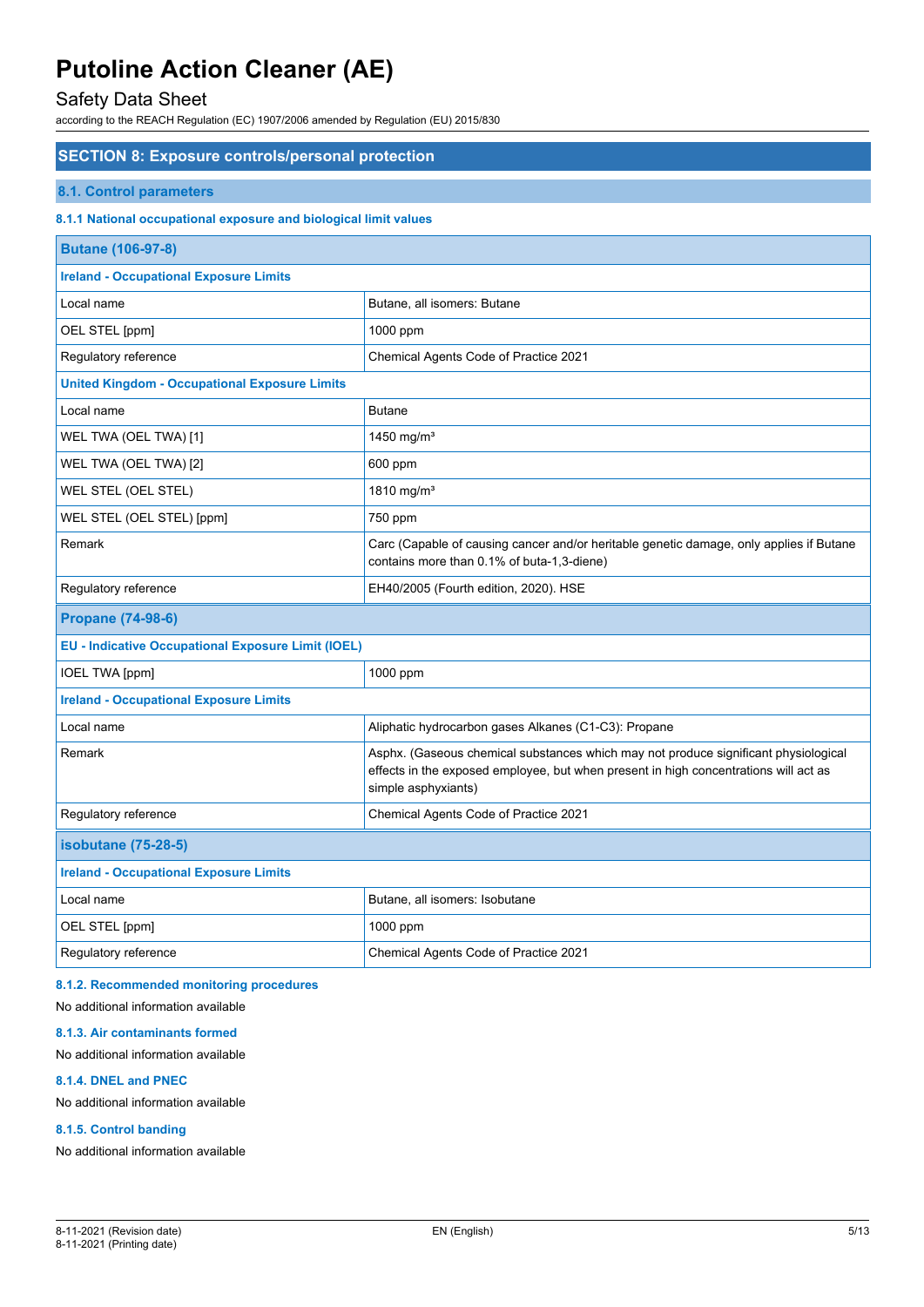### Safety Data Sheet

according to the REACH Regulation (EC) 1907/2006 amended by Regulation (EU) 2015/830

#### **8.2. Exposure controls**

#### **8.2.1. Appropriate engineering controls**

#### **Appropriate engineering controls:**

Ensure good ventilation of the work station.

#### **8.2.2. Personal protection equipment**

#### **Personal protective equipment symbol(s):**



#### **8.2.2.1. Eye and face protection**

#### **Eye protection:**

Safety glasses

| <b>Eye protection</b> |                             |                        |                 |
|-----------------------|-----------------------------|------------------------|-----------------|
| Type                  | <b>Field of application</b> | <b>Characteristics</b> | <b>Standard</b> |
| Safety glasses        | Droplet                     | clear                  | <b>EN 166</b>   |

#### **8.2.2.2. Skin protection**

#### **Skin and body protection:**

Wear suitable protective clothing

#### **Hand protection:**

Protective gloves

| <b>Hand protection</b> |                      |                        |                |                    |                   |
|------------------------|----------------------|------------------------|----------------|--------------------|-------------------|
| <b>Type</b>            | <b>Material</b>      | <b>Permeation</b>      | Thickness (mm) | <b>Penetration</b> | <b>Standard</b>   |
| Reusable gloves        | Nitrile rubber (NBR) | $6$ ( $>$ 480 minutes) | ≥0.35          |                    | <b>EN ISO 374</b> |

#### **8.2.2.3. Respiratory protection**

#### **Respiratory protection:**

In case of insufficient ventilation, wear suitable respiratory equipment

#### **8.2.2.4. Thermal hazards**

No additional information available

#### **8.2.3. Environmental exposure controls**

#### **Environmental exposure controls:**

Avoid release to the environment.

| <b>SECTION 9: Physical and chemical properties</b>         |                     |  |
|------------------------------------------------------------|---------------------|--|
| 9.1. Information on basic physical and chemical properties |                     |  |
| Physical state                                             | $:$ Liquid          |  |
| Colour                                                     | : red.              |  |
| Odour                                                      | : characteristic.   |  |
| Odour threshold                                            | : No data available |  |
| рH                                                         | : No data available |  |
| Relative evaporation rate (butylacetate=1)                 | : No data available |  |
| Melting point                                              | : Not applicable    |  |
| Freezing point                                             | No data available   |  |
| Boiling point                                              | $: -44 °C$          |  |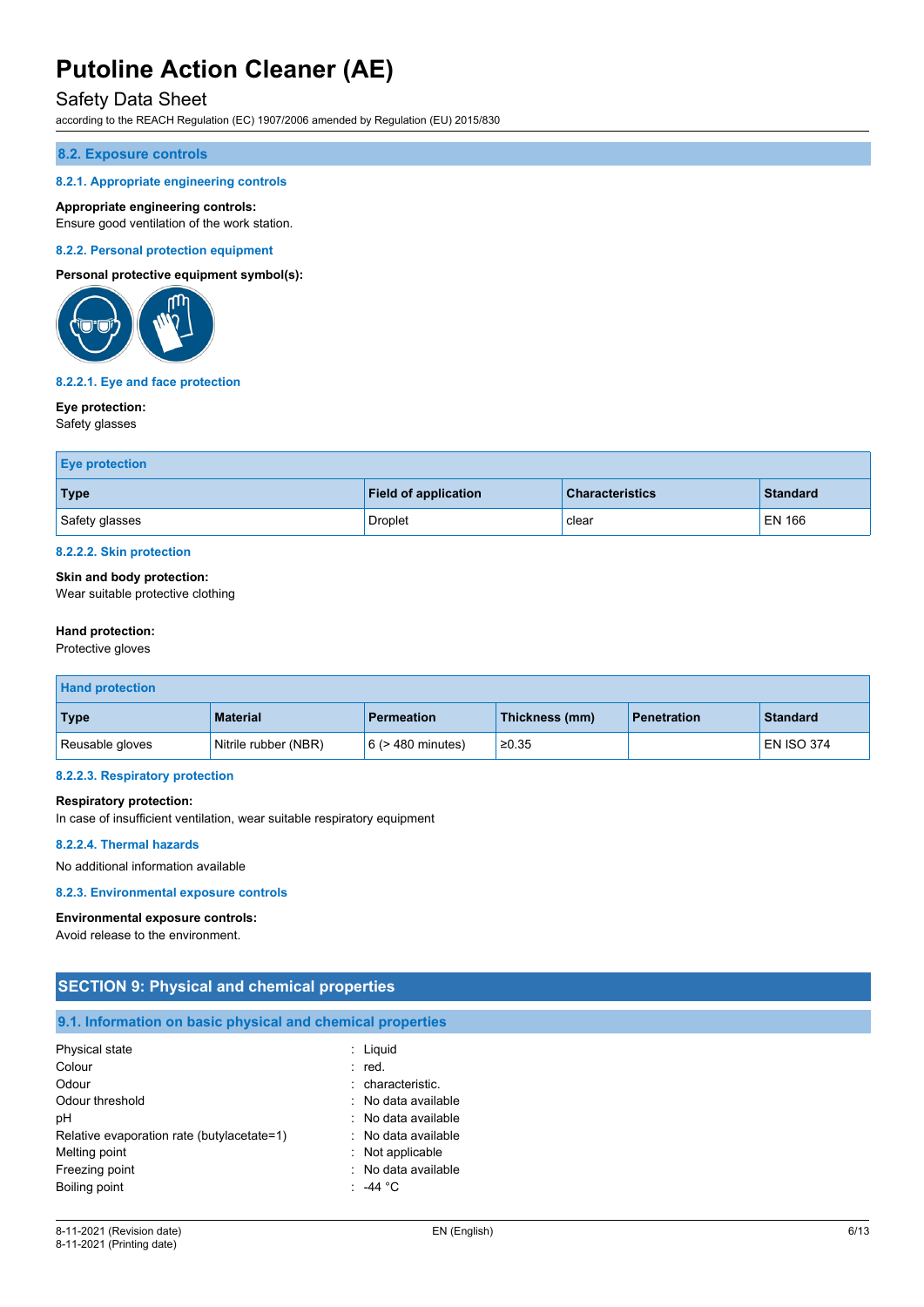### Safety Data Sheet

according to the REACH Regulation (EC) 1907/2006 amended by Regulation (EU) 2015/830

| Flash point                                     | : -97 °C                                      |
|-------------------------------------------------|-----------------------------------------------|
| Critical temperature                            | : $>200 °C$                                   |
| Auto-ignition temperature                       | : $>$ 365 °C                                  |
| Decomposition temperature                       | : No data available                           |
| Flammability (solid, gas)                       | : Extremely flammable aerosol.                |
| Vapour pressure                                 | : 4000 hPa at 20 $^{\circ}$ C                 |
| Relative vapour density at 20 °C                | : No data available                           |
| Relative density                                | : No data available                           |
| Density                                         | : 0,664 g/cm <sup>3</sup> at 20 °C            |
| Solubility                                      | : Water: Insoluble / Slightly miscible        |
| Partition coefficient n-octanol/water (Log Pow) | : No data available                           |
| Viscosity, kinematic                            | : $<$ 20,5 mm²/s (40 °C) - ASTM D7279         |
| Viscosity, dynamic                              | : No data available                           |
| Explosive properties                            | : Pressurised container: May burst if heated. |
| Oxidising properties                            | : No data available                           |
| Lower explosive limit (LEL)                     | $: 1.1$ vol $\%$                              |
| Upper explosive limit (UEL)                     | $: 12$ vol %                                  |
| 9.2. Other information                          |                                               |

VOC content : 639 g/l

### **SECTION 10: Stability and reactivity**

#### **10.1. Reactivity**

Extremely flammable aerosol. Pressurised container: May burst if heated.

#### **10.2. Chemical stability**

Stable under normal conditions.

**10.3. Possibility of hazardous reactions**

No dangerous reactions known under normal conditions of use.

**10.4. Conditions to avoid**

Avoid contact with hot surfaces. Heat. No flames, no sparks. Eliminate all sources of ignition.

**10.5. Incompatible materials**

No additional information available

**10.6. Hazardous decomposition products**

Under normal conditions of storage and use, hazardous decomposition products should not be produced.

| <b>SECTION 11: Toxicological information</b>                                    |                                                                    |  |  |
|---------------------------------------------------------------------------------|--------------------------------------------------------------------|--|--|
| 11.1 Information on toxicological effects                                       |                                                                    |  |  |
| Acute toxicity (oral)<br>Acute toxicity (dermal)<br>Acute toxicity (inhalation) | : Not classified<br>: Not classified<br>: Not classified           |  |  |
|                                                                                 | Hydrocarbons, C11-C13, isoalkanes, <2% aromatics (246538-78-3)     |  |  |
| LD50 oral rat                                                                   | > 5000 mg/kg [Test(s) equivalent or similar to OECD Guideline 401] |  |  |
| LD50 dermal rabbit                                                              | > 5000 mg/kg [Test(s) equivalent or similar to OECD Guideline 402] |  |  |
| LC50 Inhalation - Rat (Vapours)                                                 | $5 \text{ mg}/\frac{1}{4}$ h                                       |  |  |
| Skin corrosion/irritation                                                       | : Not classified                                                   |  |  |
| Serious eye damage/irritation                                                   | Not classified                                                     |  |  |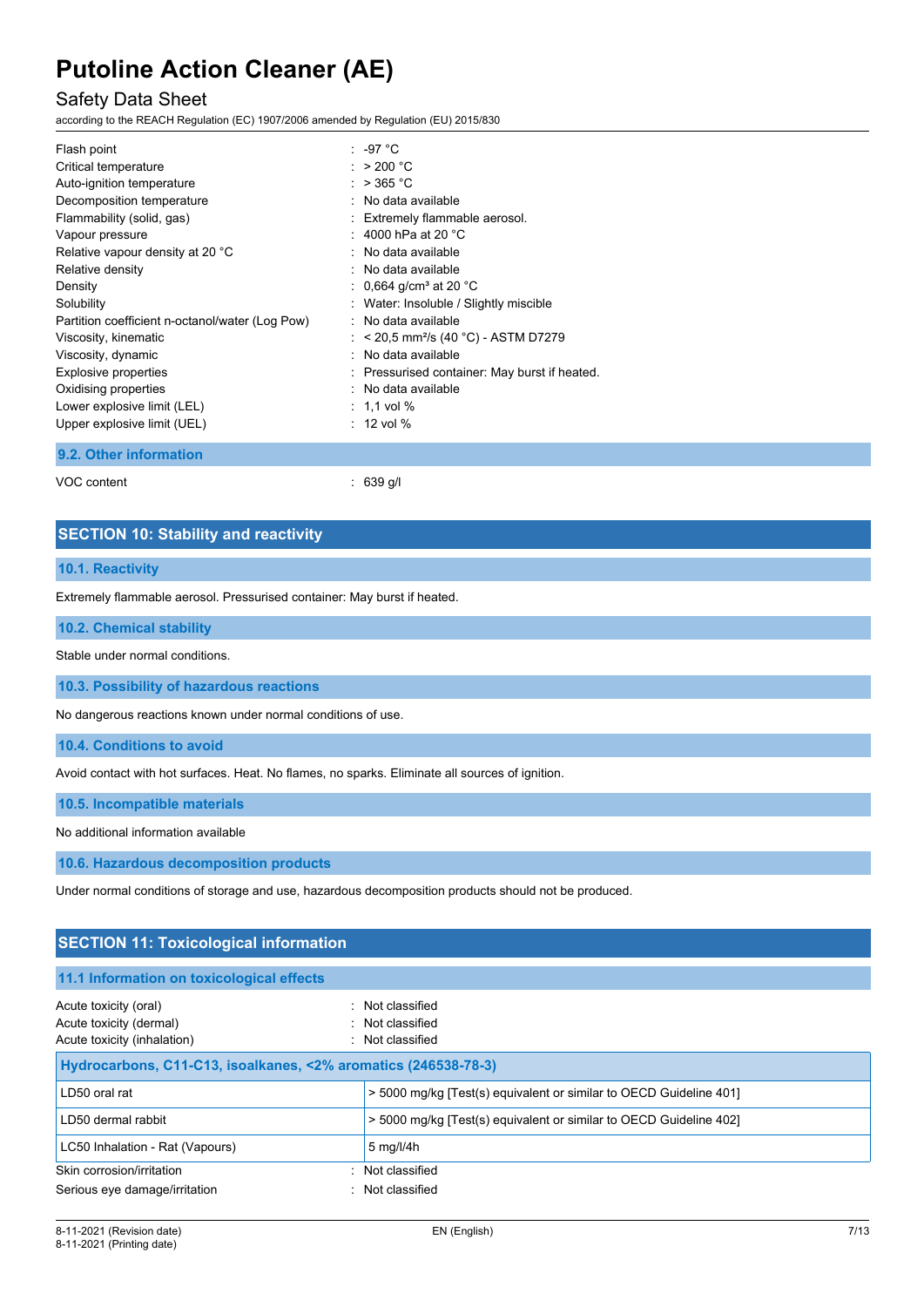## Safety Data Sheet

according to the REACH Regulation (EC) 1907/2006 amended by Regulation (EU) 2015/830

| Respiratory or skin sensitisation   | : Not classified                                 |
|-------------------------------------|--------------------------------------------------|
| Germ cell mutagenicity              | : Not classified                                 |
| Carcinogenicity                     | : Not classified                                 |
| Reproductive toxicity               | : Not classified                                 |
| STOT-single exposure                | : Not classified                                 |
| STOT-repeated exposure              | : Not classified                                 |
| Aspiration hazard                   | : May be fatal if swallowed and enters airways.  |
| <b>Putoline Action Cleaner (AE)</b> |                                                  |
| Vaporizer                           | aerosol                                          |
| Viscosity, kinematic                | $<$ 20,5 mm <sup>2</sup> /s (40 °C) - ASTM D7279 |

## **SECTION 12: Ecological information**

| 12.1. Toxicity                                                                                                                      |                                                                                                                                            |  |
|-------------------------------------------------------------------------------------------------------------------------------------|--------------------------------------------------------------------------------------------------------------------------------------------|--|
| Ecology - general<br>Hazardous to the aquatic environment, short-term<br>(acute)<br>Hazardous to the aquatic environment, long-term | : May cause long lasting harmful effects to aquatic life.<br>: Not classified<br>: May cause long lasting harmful effects to aquatic life. |  |
| (chronic)                                                                                                                           |                                                                                                                                            |  |
| Hydrocarbons, C11-C13, isoalkanes, <2% aromatics (246538-78-3)                                                                      |                                                                                                                                            |  |
| NOEC (acute)                                                                                                                        | 1000 mg/l (Pseudokirchneriella subcapitata, 72h)                                                                                           |  |
| EC0, acute, daphnia                                                                                                                 | $= 1000$ mg/l (48 Hours)                                                                                                                   |  |
| EC0, acute, Pseudokirchneriella subcapitata                                                                                         | $= 1000$ mg/l (72 Hours)                                                                                                                   |  |
| LC0, acute, Oncorhynchus mykiss                                                                                                     | $= 1000$ mg/l (96 Hours)                                                                                                                   |  |
|                                                                                                                                     |                                                                                                                                            |  |

### **12.2. Persistence and degradability**

| <b>Putoline Action Cleaner (AE)</b>                            |  |  |
|----------------------------------------------------------------|--|--|
| Persistence and degradability<br>Biodegradable.                |  |  |
| Hydrocarbons, C11-C13, isoalkanes, <2% aromatics (246538-78-3) |  |  |
| Persistence and degradability<br>Readily biodegradable.        |  |  |
| 31,3 % 28d [similar material]<br>Biodegradation                |  |  |

### **12.3. Bioaccumulative potential**

No additional information available

**12.4. Mobility in soil**

| Hydrocarbons, C11-C13, isoalkanes, <2% aromatics (246538-78-3) |  |  |
|----------------------------------------------------------------|--|--|
| Ecology - soil<br><b>Extremely volatile.</b>                   |  |  |
| 12.5. Results of PBT and vPvB assessment                       |  |  |

#### No additional information available

**12.6. Other adverse effects**

No additional information available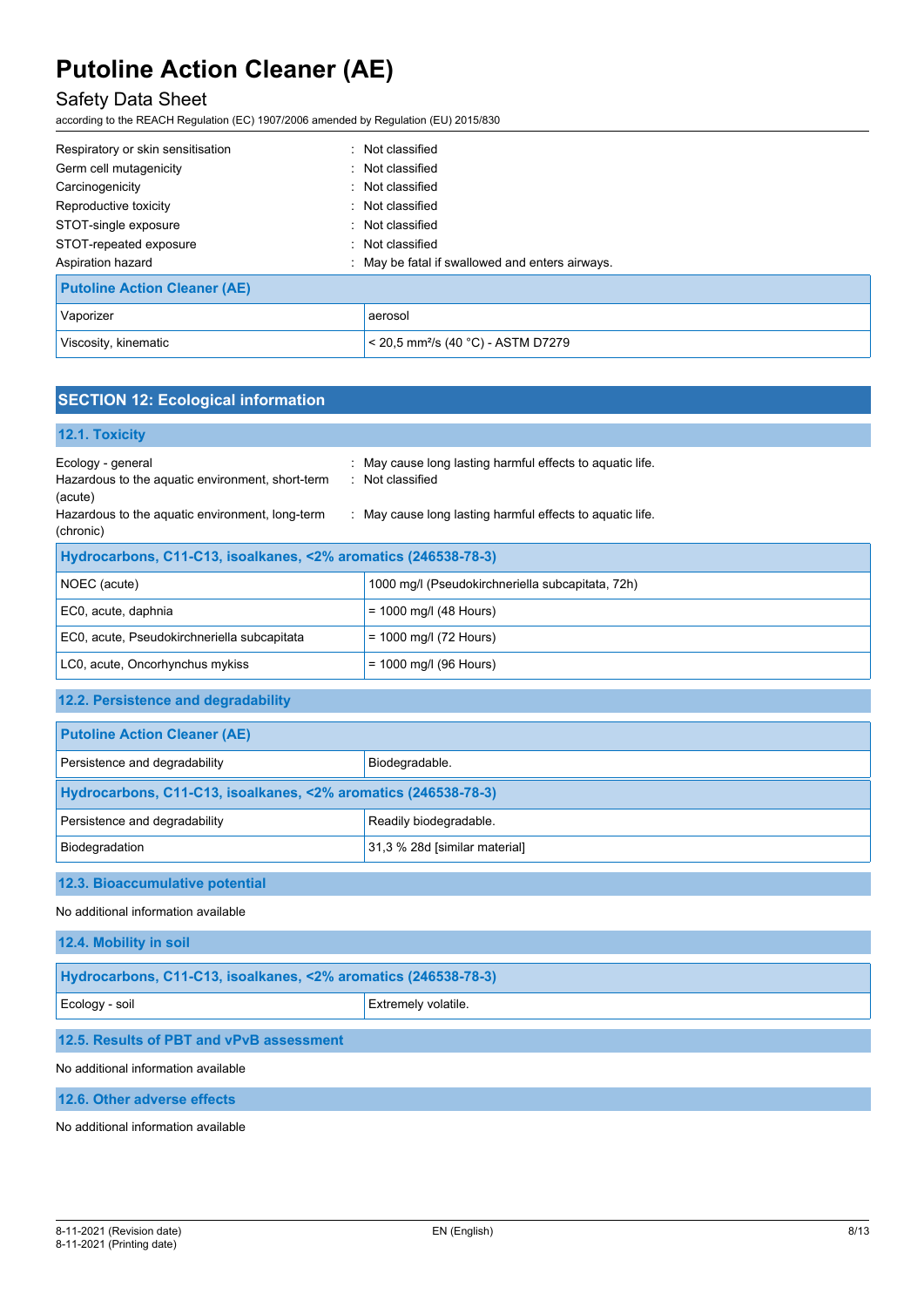## Safety Data Sheet

according to the REACH Regulation (EC) 1907/2006 amended by Regulation (EU) 2015/830

| <b>SECTION 13: Disposal considerations</b> |                                                                                                                                                                                                                                                                                                                                                                                                                                                                                                                                                                                                                                                                                                                                                                                                                                                                                                                                                                                                                                                                                                                                                                               |
|--------------------------------------------|-------------------------------------------------------------------------------------------------------------------------------------------------------------------------------------------------------------------------------------------------------------------------------------------------------------------------------------------------------------------------------------------------------------------------------------------------------------------------------------------------------------------------------------------------------------------------------------------------------------------------------------------------------------------------------------------------------------------------------------------------------------------------------------------------------------------------------------------------------------------------------------------------------------------------------------------------------------------------------------------------------------------------------------------------------------------------------------------------------------------------------------------------------------------------------|
| 13.1. Waste treatment methods              |                                                                                                                                                                                                                                                                                                                                                                                                                                                                                                                                                                                                                                                                                                                                                                                                                                                                                                                                                                                                                                                                                                                                                                               |
|                                            |                                                                                                                                                                                                                                                                                                                                                                                                                                                                                                                                                                                                                                                                                                                                                                                                                                                                                                                                                                                                                                                                                                                                                                               |
| Waste treatment methods<br><b>HP Code</b>  | Dispose of contents/container in accordance with licensed collector's sorting instructions.<br>$\therefore$ HP3 - "Flammable."<br>- flammable liquid waste: liquid waste having a flash point below 60 °C or waste gas oil,<br>diesel and light heating oils having a flash point $> 55 \degree C$ and $\leq 75 \degree C$ ;<br>- flammable pyrophoric liquid and solid waste: solid or liquid waste which, even in small<br>quantities, is liable to ignite within five minutes after coming into contact with air;<br>- flammable solid waste: solid waste which is readily combustible or may cause or<br>contribute to fire through friction;<br>— flammable gaseous waste: gaseous waste which is flammable in air at 20 °C and a<br>standard pressure of 101.3 kPa;<br>— water reactive waste: waste which, in contact with water, emits flammable gases in<br>dangerous quantities;<br>— other flammable waste: flammable aerosols, flammable self-heating waste, flammable<br>organic peroxides and flammable self-reactive waste.<br>HP14 - "Ecotoxic:" waste which presents or may present immediate or delayed risks for one<br>or more sectors of the environment |

## **SECTION 14: Transport information**

| In accordance with ADR / IMDG / IATA / ADN / RID |                                                              |                                      |                                      |                                      |  |  |  |
|--------------------------------------------------|--------------------------------------------------------------|--------------------------------------|--------------------------------------|--------------------------------------|--|--|--|
| <b>ADR</b>                                       | <b>IMDG</b>                                                  | <b>IATA</b>                          | <b>ADN</b>                           | <b>RID</b>                           |  |  |  |
| 14.1. UN number                                  |                                                              |                                      |                                      |                                      |  |  |  |
| <b>UN 1950</b>                                   | <b>UN 1950</b>                                               | <b>UN 1950</b>                       | <b>UN 1950</b>                       | <b>UN 1950</b>                       |  |  |  |
|                                                  | 14.2. UN proper shipping name                                |                                      |                                      |                                      |  |  |  |
| <b>AEROSOLS</b>                                  | <b>AEROSOLS</b>                                              | Aerosols, flammable                  | <b>AEROSOLS</b>                      | <b>AEROSOLS</b>                      |  |  |  |
| <b>Transport document description</b>            |                                                              |                                      |                                      |                                      |  |  |  |
| UN 1950 AEROSOLS, 2.1,<br>(D)                    | <b>UN 1950 AEROSOLS, 2.1</b>                                 | UN 1950 Aerosols,<br>flammable, 2.1  | <b>UN 1950 AEROSOLS, 2.1</b>         | <b>UN 1950 AEROSOLS, 2.1</b>         |  |  |  |
| 14.3. Transport hazard class(es)                 |                                                              |                                      |                                      |                                      |  |  |  |
| 2.1                                              | 2.1                                                          | 2.1                                  | 2.1                                  | 2.1                                  |  |  |  |
|                                                  |                                                              |                                      |                                      |                                      |  |  |  |
| 14.4. Packing group                              |                                                              |                                      |                                      |                                      |  |  |  |
| Not applicable                                   | Not applicable                                               | Not applicable                       | Not applicable                       | Not applicable                       |  |  |  |
| <b>14.5. Environmental hazards</b>               |                                                              |                                      |                                      |                                      |  |  |  |
| Dangerous for the<br>environment: No             | Dangerous for the<br>environment: No<br>Marine pollutant: No | Dangerous for the<br>environment: No | Dangerous for the<br>environment: No | Dangerous for the<br>environment: No |  |  |  |
| No supplementary information available           |                                                              |                                      |                                      |                                      |  |  |  |
| 14.6. Special precautions for user               |                                                              |                                      |                                      |                                      |  |  |  |

| <b>Overland transport</b> |  |
|---------------------------|--|
|---------------------------|--|

| Classification code (ADR) | : 5F              |
|---------------------------|-------------------|
| Special provisions (ADR)  | . 190.327.344.625 |
| Limited quantities (ADR)  | : 11              |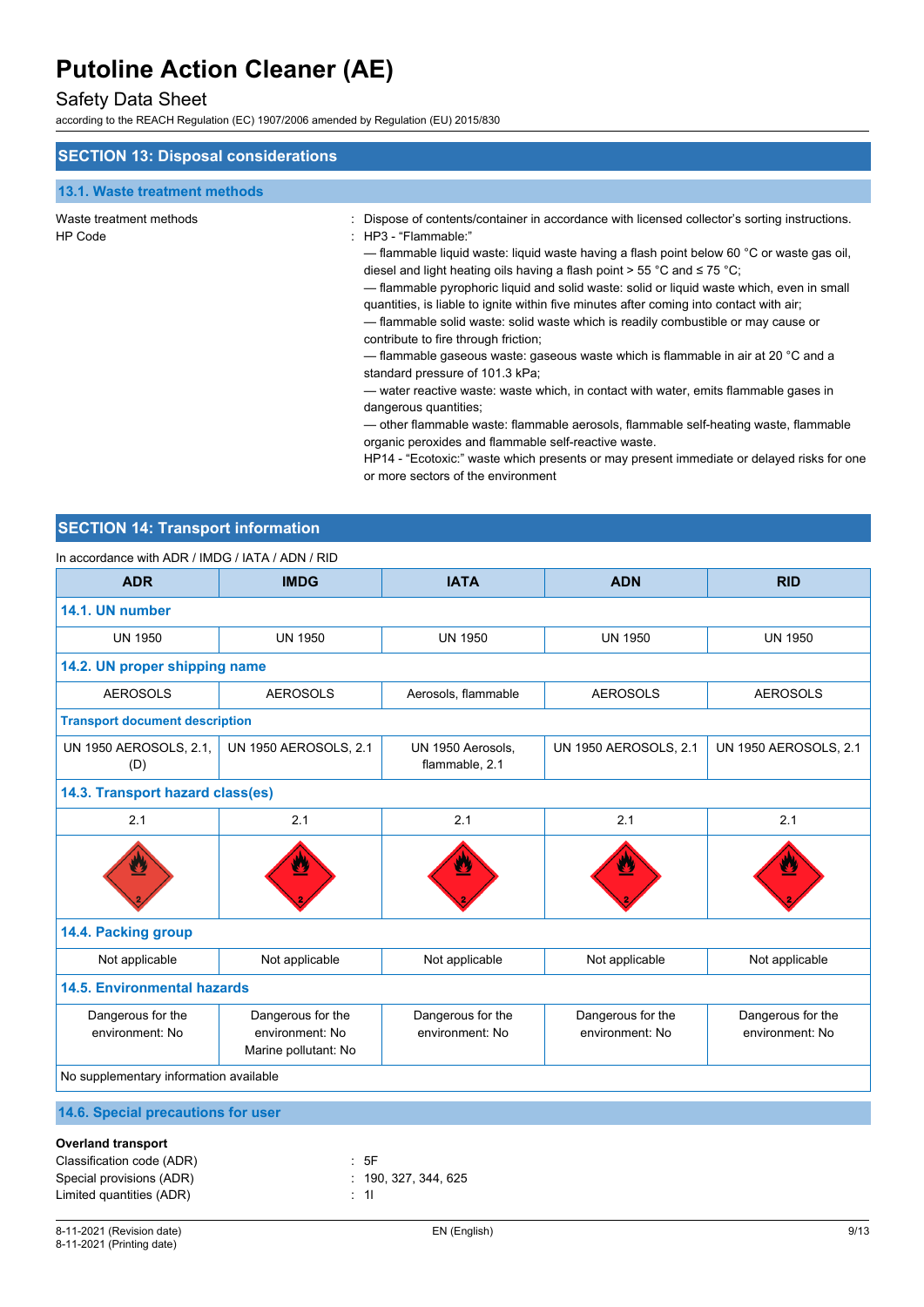## Safety Data Sheet

according to the REACH Regulation (EC) 1907/2006 amended by Regulation (EU) 2015/830

| Excepted quantities (ADR)<br>Packing instructions (ADR)<br>Special packing provisions (ADR)<br>Mixed packing provisions (ADR)<br>Transport category (ADR)<br>Special provisions for carriage - Packages (ADR)<br>Special provisions for carriage - Loading, unloading<br>and handling (ADR)<br>Special provisions for carriage - Operation (ADR)<br>Tunnel restriction code (ADR) | : E0<br>: P207<br>$\therefore$ PP87, RR6, L2<br>: MP9<br>$\cdot$ 2<br>: V14<br>: CV9, CV12<br>: S2<br>: D |
|-----------------------------------------------------------------------------------------------------------------------------------------------------------------------------------------------------------------------------------------------------------------------------------------------------------------------------------------------------------------------------------|-----------------------------------------------------------------------------------------------------------|
| <b>Transport by sea</b>                                                                                                                                                                                                                                                                                                                                                           |                                                                                                           |
| Special provisions (IMDG)                                                                                                                                                                                                                                                                                                                                                         | : 63, 190, 277, 327, 344, 381, 959                                                                        |
| Packing instructions (IMDG)                                                                                                                                                                                                                                                                                                                                                       | : P207, LP200                                                                                             |
| Special packing provisions (IMDG)                                                                                                                                                                                                                                                                                                                                                 | $:$ PP87, L2                                                                                              |
| EmS-No. (Fire)                                                                                                                                                                                                                                                                                                                                                                    | $\cdot$ F-D                                                                                               |
| EmS-No. (Spillage)                                                                                                                                                                                                                                                                                                                                                                | ∴ S-U                                                                                                     |
| Stowage category (IMDG)                                                                                                                                                                                                                                                                                                                                                           | : None                                                                                                    |
| Stowage and handling (IMDG)                                                                                                                                                                                                                                                                                                                                                       | : SW1, SW22                                                                                               |
| Segregation (IMDG)                                                                                                                                                                                                                                                                                                                                                                | : SG69                                                                                                    |
| Air transport                                                                                                                                                                                                                                                                                                                                                                     |                                                                                                           |
| PCA Excepted quantities (IATA)                                                                                                                                                                                                                                                                                                                                                    | $\mathbf{E}$ E0                                                                                           |
| PCA Limited quantities (IATA)                                                                                                                                                                                                                                                                                                                                                     | : Y203                                                                                                    |
| PCA limited quantity max net quantity (IATA)                                                                                                                                                                                                                                                                                                                                      | : 30kgG                                                                                                   |
| PCA packing instructions (IATA)                                                                                                                                                                                                                                                                                                                                                   | t.<br>203                                                                                                 |
| PCA max net quantity (IATA)                                                                                                                                                                                                                                                                                                                                                       | $: 75$ kg                                                                                                 |
| CAO packing instructions (IATA)                                                                                                                                                                                                                                                                                                                                                   | : 203                                                                                                     |
| CAO max net quantity (IATA)                                                                                                                                                                                                                                                                                                                                                       | : 150kg                                                                                                   |
| Special provisions (IATA)                                                                                                                                                                                                                                                                                                                                                         | $:$ A145, A167, A802                                                                                      |
| ERG code (IATA)                                                                                                                                                                                                                                                                                                                                                                   | : 10L                                                                                                     |
| Inland waterway transport                                                                                                                                                                                                                                                                                                                                                         |                                                                                                           |
| Classification code (ADN)                                                                                                                                                                                                                                                                                                                                                         | : 5F                                                                                                      |
| Special provisions (ADN)                                                                                                                                                                                                                                                                                                                                                          | : 190, 327, 344, 625                                                                                      |
| Limited quantities (ADN)                                                                                                                                                                                                                                                                                                                                                          | : 1 L                                                                                                     |
| Excepted quantities (ADN)                                                                                                                                                                                                                                                                                                                                                         | $\therefore$ EO                                                                                           |
| Equipment required (ADN)                                                                                                                                                                                                                                                                                                                                                          | $:$ PP, EX, A                                                                                             |
| Ventilation (ADN)                                                                                                                                                                                                                                                                                                                                                                 | : VE01, VE04                                                                                              |
| Number of blue cones/lights (ADN)                                                                                                                                                                                                                                                                                                                                                 | 1                                                                                                         |
| <b>Rail transport</b>                                                                                                                                                                                                                                                                                                                                                             |                                                                                                           |
| Classification code (RID)                                                                                                                                                                                                                                                                                                                                                         | : 5F                                                                                                      |
| Special provisions (RID)                                                                                                                                                                                                                                                                                                                                                          | 190, 327, 344, 625                                                                                        |
| Limited quantities (RID)                                                                                                                                                                                                                                                                                                                                                          | : 1L                                                                                                      |
| Excepted quantities (RID)                                                                                                                                                                                                                                                                                                                                                         | $\therefore$ EO                                                                                           |
| Packing instructions (RID)                                                                                                                                                                                                                                                                                                                                                        | : P207, LP200                                                                                             |
| Special packing provisions (RID)                                                                                                                                                                                                                                                                                                                                                  | : PP87, RR6, L2                                                                                           |
| Mixed packing provisions (RID)                                                                                                                                                                                                                                                                                                                                                    | : MP9                                                                                                     |
| Transport category (RID)                                                                                                                                                                                                                                                                                                                                                          | 2                                                                                                         |
| Special provisions for carriage - Packages (RID)                                                                                                                                                                                                                                                                                                                                  | W14                                                                                                       |
| Special provisions for carriage - Loading, unloading                                                                                                                                                                                                                                                                                                                              | : CW9, CW12                                                                                               |
| and handling (RID)                                                                                                                                                                                                                                                                                                                                                                |                                                                                                           |
| Colis express (express parcels) (RID)                                                                                                                                                                                                                                                                                                                                             | $\cdot$ CE2                                                                                               |
| Hazard identification number (RID)                                                                                                                                                                                                                                                                                                                                                | : 23                                                                                                      |
|                                                                                                                                                                                                                                                                                                                                                                                   |                                                                                                           |

### **14.7. Transport in bulk according to Annex II of Marpol and the IBC Code**

Not applicable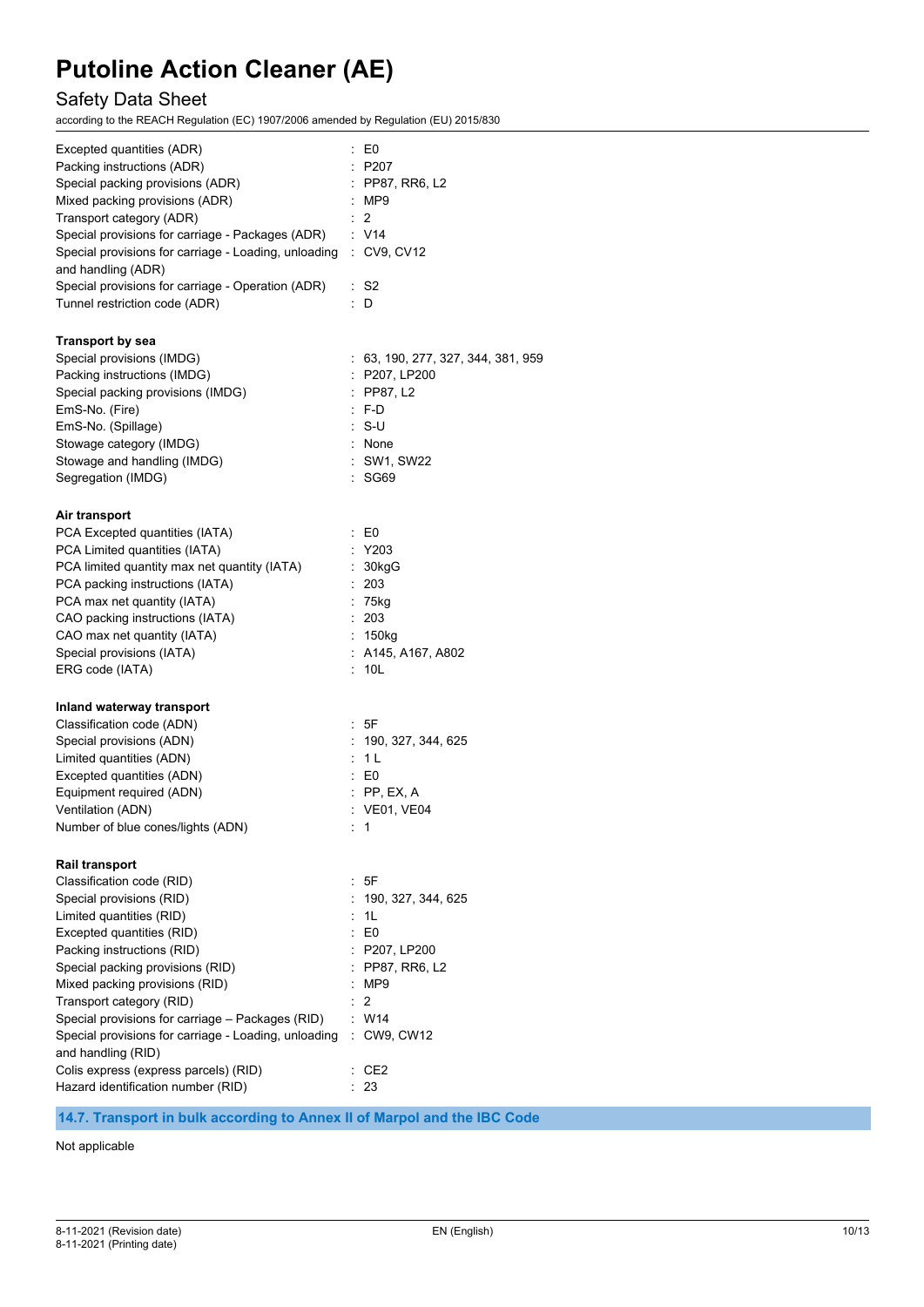### Safety Data Sheet

according to the REACH Regulation (EC) 1907/2006 amended by Regulation (EU) 2015/830

#### **SECTION 15: Regulatory information**

**15.1. Safety, health and environmental regulations/legislation specific for the substance or mixture**

#### **15.1.1. EU-Regulations**

Contains no REACH substances with Annex XVII restrictions

Contains no substance on the REACH candidate list

Contains no REACH Annex XIV substances

Contains no substance subject to Regulation (EU) No 649/2012 of the European Parliament and of the Council of 4 July 2012 concerning the export and import of hazardous chemicals.

Contains no substance subject to Regulation (EU) No 2019/1021 of the European Parliament and of the Council of 20 June 2019 on persistent organic pollutants

Contains no substance subject to Regulation (EU) 2019/1148 of the European Parliament and of the Council of 20 June 2019 on the marketing and use of explosives precursors.

| VOC content               | $\therefore$ 639 g/l |
|---------------------------|----------------------|
| Child-resistant fastening | : Not applicable     |
| Tactile warning           | : Not applicable     |

#### **Allergenic fragrances > 0,01%:**

Hydrocarbons, C11-C13, isoalkanes, <2% aromatics

| Detergent Regulation: Labelling of contents (648/2004/EC): |               |  |
|------------------------------------------------------------|---------------|--|
| <b>Component</b>                                           | $\frac{9}{6}$ |  |
| aliphatic hydrocarbons                                     | ≥30%          |  |
| non-ionic surfactants                                      | $< 5\%$       |  |

#### **Directive 2012/18/EU (SEVESO III)**

| <b>Seveso III Part I (Categories of dangerous substances)</b>                                                                                        | <b>Qualifying quantity (tonnes)</b> |                   |  |
|------------------------------------------------------------------------------------------------------------------------------------------------------|-------------------------------------|-------------------|--|
|                                                                                                                                                      | Lower-tier                          | <b>Upper-tier</b> |  |
| <b>P3a FLAMMABLE AEROSOLS</b><br>'Flammable' aerosols Category 1 or 2, containing flammable gases Category 1 or 2 or<br>flammable liquids Category 1 | 150                                 | 500               |  |

#### **15.1.2. National regulations**

#### No additional information available

**15.2. Chemical safety assessment**

No chemical safety assessment has been carried out

### **SECTION 16: Other information**

| Indication of changes |                                                                    |               |                 |
|-----------------------|--------------------------------------------------------------------|---------------|-----------------|
| <b>Section</b>        | <b>Changed item</b>                                                | <b>Change</b> | <b>Comments</b> |
|                       | Supersedes                                                         | Modified      |                 |
|                       | Revision date                                                      | Modified      |                 |
| 2.1                   | Classification according to Regulation (EC)<br>No. 1272/2008 [CLP] | Modified      |                 |
| 2.2                   | Precautionary statements (CLP)                                     | Modified      |                 |
| 2.2                   | Hazard pictograms (CLP)                                            | Modified      |                 |
| 2.2                   | Hazard statements (CLP)                                            | Modified      |                 |
| $\overline{3}$        | Composition/information on ingredients                             | Modified      |                 |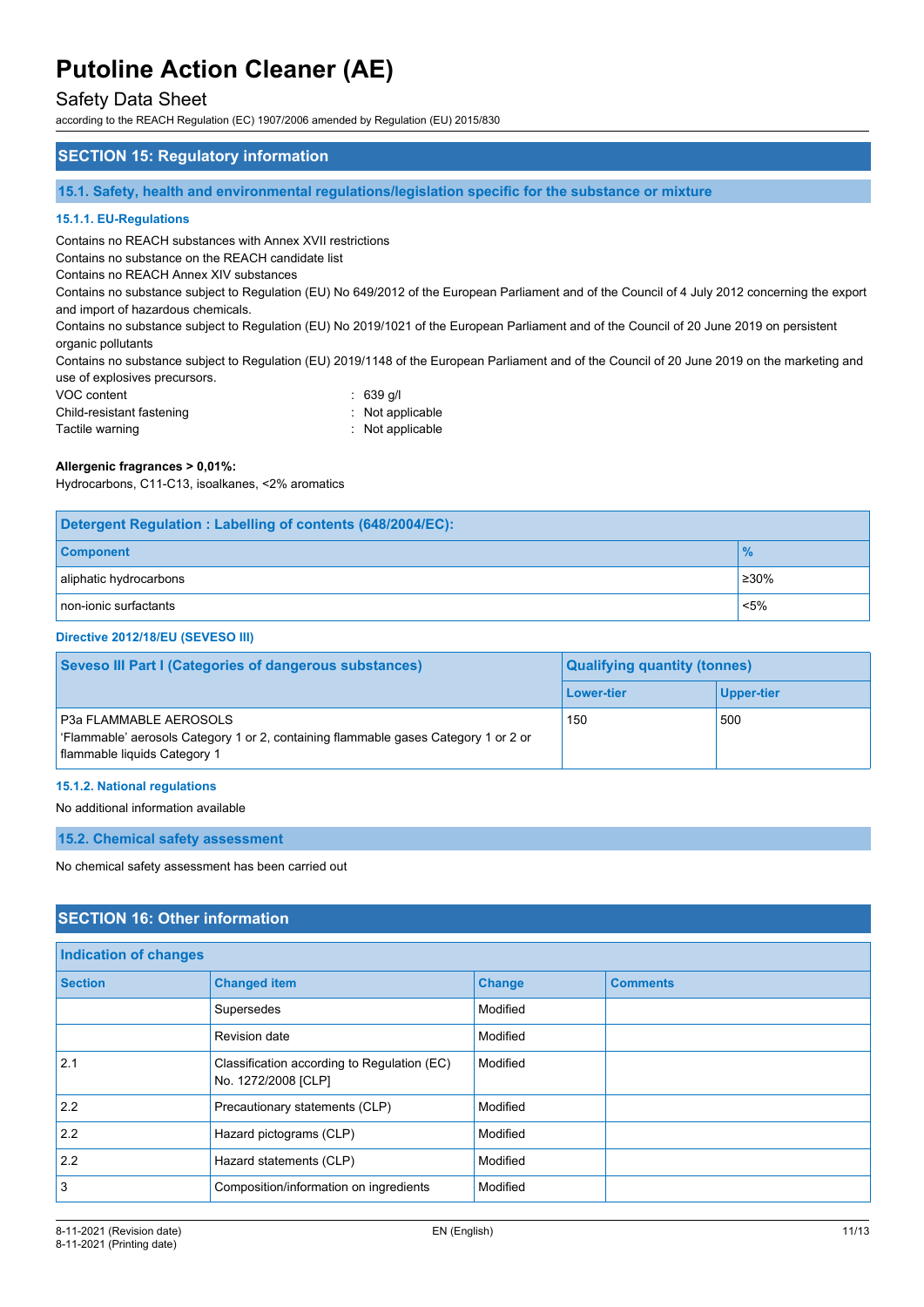## Safety Data Sheet

according to the REACH Regulation (EC) 1907/2006 amended by Regulation (EU) 2015/830

| <b>Indication of changes</b> |                             |               |                 |
|------------------------------|-----------------------------|---------------|-----------------|
| <b>Section</b>               | <b>Changed item</b>         | <b>Change</b> | <b>Comments</b> |
| 9.1                          | Colour                      | Modified      |                 |
| 9.1                          | Vapour pressure             | Modified      |                 |
| 9.1                          | Density                     | Modified      |                 |
| 9.1                          | Upper explosive limit (UEL) | Modified      |                 |
| 9.1                          | Lower explosive limit (LEL) | Modified      |                 |
| 9.1                          | Auto-ignition temperature   | Modified      |                 |
| 9.2                          | VOC content                 | Modified      |                 |
| 15.1                         | <b>REACH Annex XVII</b>     | Modified      |                 |
| 15.1                         | VOC content                 | Modified      |                 |

| <b>Abbreviations and acronyms:</b> |                                                                                                   |  |  |
|------------------------------------|---------------------------------------------------------------------------------------------------|--|--|
| <b>ADN</b>                         | European Agreement concerning the International Carriage of Dangerous Goods by Inland Waterways   |  |  |
| <b>ADR</b>                         | European Agreement concerning the International Carriage of Dangerous Goods by Road               |  |  |
| <b>ATE</b>                         | <b>Acute Toxicity Estimate</b>                                                                    |  |  |
| <b>BCF</b>                         | <b>Bioconcentration factor</b>                                                                    |  |  |
| <b>CLP</b>                         | Classification Labelling Packaging Regulation; Regulation (EC) No 1272/2008                       |  |  |
| <b>DMEL</b>                        | <b>Derived Minimal Effect level</b>                                                               |  |  |
| <b>DNEL</b>                        | Derived-No Effect Level                                                                           |  |  |
| <b>EC50</b>                        | Median effective concentration                                                                    |  |  |
| <b>IARC</b>                        | International Agency for Research on Cancer                                                       |  |  |
| <b>IATA</b>                        | International Air Transport Association                                                           |  |  |
| <b>IMDG</b>                        | International Maritime Dangerous Goods                                                            |  |  |
| LD50                               | Median lethal dose                                                                                |  |  |
| <b>LC50</b>                        | Median lethal concentration                                                                       |  |  |
| <b>LOAEL</b>                       | Lowest Observed Adverse Effect Level                                                              |  |  |
| <b>NOAEC</b>                       | No-Observed Adverse Effect Concentration                                                          |  |  |
| <b>NOAEL</b>                       | No-Observed Adverse Effect Level                                                                  |  |  |
| <b>NOEC</b>                        | No-Observed Effect Concentration                                                                  |  |  |
| <b>OECD</b>                        | Organisation for Economic Co-operation and Development                                            |  |  |
| PBT                                | Persistent Bioaccumulative Toxic                                                                  |  |  |
| PNEC                               | <b>Predicted No-Effect Concentration</b>                                                          |  |  |
| <b>REACH</b>                       | Registration, Evaluation, Authorisation and Restriction of Chemicals Regulation (EC) No 1907/2006 |  |  |
| <b>RID</b>                         | Regulations concerning the International Carriage of Dangerous Goods by Rail                      |  |  |
| <b>STP</b>                         | Sewage treatment plant                                                                            |  |  |
| TLM                                | Median Tolerance Limit                                                                            |  |  |
| <b>SDS</b>                         | Safety Data Sheet                                                                                 |  |  |
| vPvB                               | Very Persistent and Very Bioaccumulative                                                          |  |  |
| <b>BLV</b>                         | Biological limit value                                                                            |  |  |